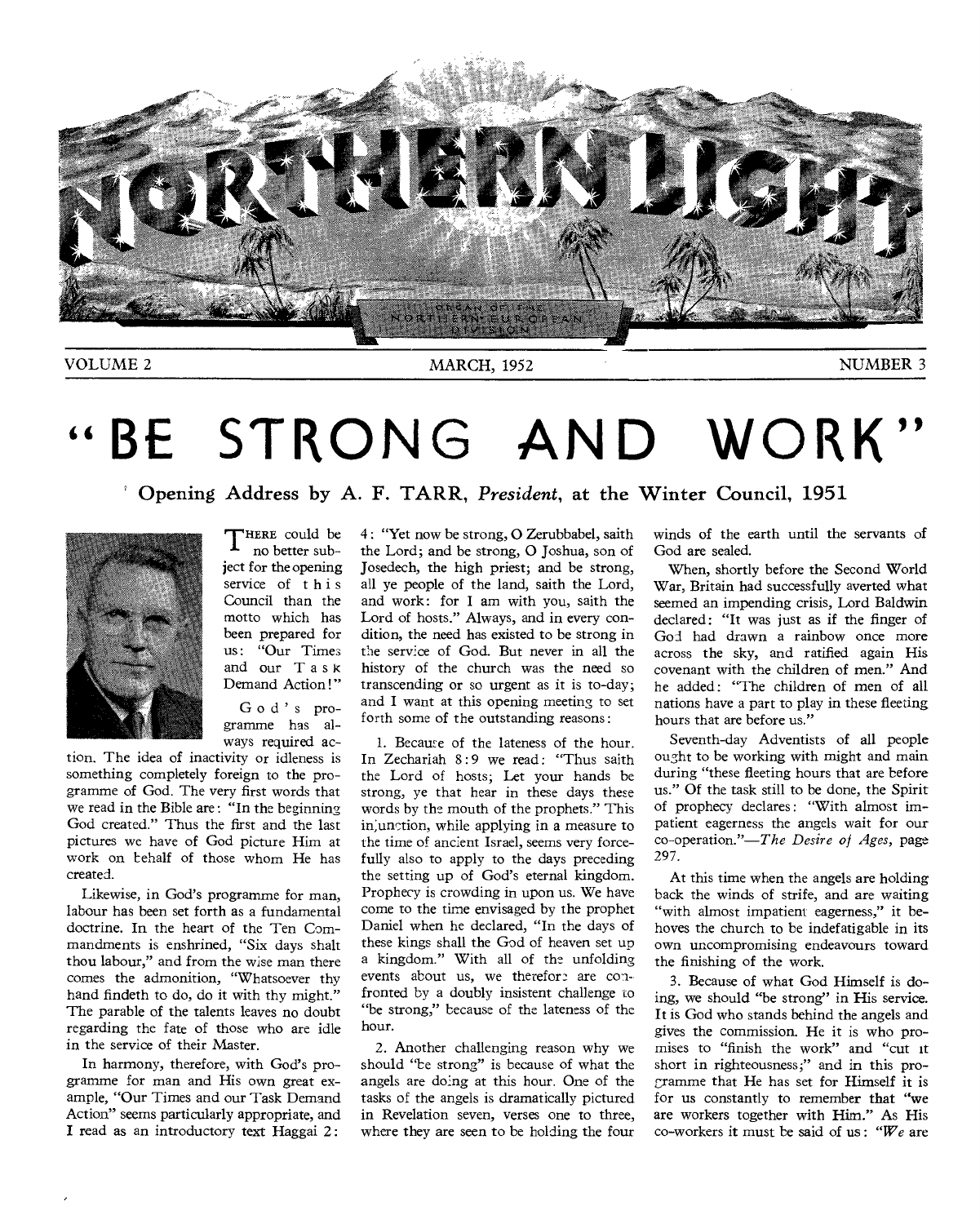finishing the work, *we* are cutting it short, because a short work will *we* do on the earth."

4. Our service should "be strong" because of what is taking place in the world to-day. The late Rt. Hon. Gen. J. C. Smuts, as far back as 1936, described the then prevailing situation as "a world in turmoil, rocking on its foundations from one side to the other." Conditions, instead of improving since then, have undergone unprecedented deterioration. Behind the scenes an evil genius seems obviously at work, and he works with fiendish haste. But I ask you, must he always be left to take the initiative? Why should not we be on the offensive and be actively "redeeming the time because the days are evil"?

5. Because of the immensity of our task. That immensity can only be appreciated when we consider the greatness of the One who has assigned it, and the greatness of the adversary against whom our battle is waged. Of our adversary I would remind you that he it is who has sought to crush truth in every generation. It was he who in heaven arraigned his forces against God Himself, and who sought to make even our Saviour while on earth a victim of his specious temptations. He it is who to-day moves evil potentates in their evil acts. No wonder the apostle Paul declares : "We wrestle not against flesh and blood, but against principalities, against powers, against the rulers of the darkness of this world, against spiritual wickedness in high places." Eph. 6: 12.

But thank God for the Captain we have in that warfare. All power in heaven and in earth is at His command; and not only may we regard Him as our all-powerful Ally, but as a Friend and Brother—as One who loves to share with us the things He has that we need so much.

But it is not only the consciousness of His power that we need: it is a great and mighty utilization of it, and that utilization must dominate every aspect of the service God has committed to us to render. First and foremost, we must be strong in evangelism—an evangelism that heralds a message as vital and urgent as Noah's, or Jonah's or Elijah's or John the Baptist's, or that of our own early pioneers. Ours is the message that constitutes the climax of all the messages that God has ever sent, and it must be proclaimed with a fervour, a faithfulness, and a positiveness more dominant than has attended any message yet delivered.

Moreover, it must be geared to a new situation. Once our public audiences were converted men and women, and we built

on that conversion. To-day, the very fundamentals of Christianity are often strange to them, and only when these are preached and Christ is exalted above all doctrinal issues, shall we have the glorious response that God's programme demands. I read from *Gospel Workers,* page 158: "No discourse should ever be preached without presenting Christ and Him crucified as the foundation of the Gospel. Ministers would reach more hearts if they would dwell more upon practical godliness." It is our business to inculcate faith into men's hearts; a faith that will some day bear fruit in their lives, even though they may not immediately become Seventhday Adventists.

Likewise to every department of our great organization comes the challenge to "be strong." Sabbath-schools should be storehouses of spiritual food for our hungry people.

Our Missionary Volunteer societies and our educational institutions should be places where the steps of our youth may be guided to the kingdom of God.

Our Home Missionary societies should be harnessing the whole church for service. In *Gospel Workers,* page 72, we read; "Let those who have been trained for service now take their places quickly in the Lord's work. House-to-house labourers are needed. . . . Singing and praying and Bible-readings are needed in the homes of the people."

In our Harvest Ingathering campaigns we should be sowing seed in every home we visit.

In the Publishing work our colporteurs should likewise be constantly laying more emphasis on the evangelistic phase of their work, and especially on contacts which we should be making in the homes of the well-to-do.

Our Medical ministry—and thank God for the extent of it—should have as its ultimate goal the spiritual restoration of those who come to us for relief. In *Medical Ministry*, page 331, we read: "Christ cooperates with those who engage in medical missionary work. . . . The weary will be refreshed, the sick restored to health, the sin-burdened relieved."

But our burden as we meet at this time is not alone for the 150 millions of people still outside our church. We must remember also the more than 40,000 whose names are on our books, but many of whom are to-day unready. Said the servant of the Lord: "I saw that the remnant were not prepared. . . . My accompanying angel cried out with awful solemnity, 'Get ready ! get ready ! get ready ! for the fierce anger

of the Lord is soon to come.' *"—Early Writings,* page 119.

For the sake of these unready ones we at this gathering should sanctify ourselves anew and henceforth "be strong" in deepening the spiritual life of our own church membership.

Yet our times and task demand even more than this. They demand an even closer search of responsibility. Two weeks ago to-day I was visiting the home of a very revered friend of mine in the States, not an Adventist but a godly man of strong convictions. As we talked together he suddenly made this remarkable statement: "Tarr," he said, "it is no time now to fool with truth. You have got to accept it." Perhaps one of the needs of the church to-day is for us as workers and leaders to enter ourselves into a new acceptance of the truth; a deep and sincere repentance and a turning away from every evil thing. "Thou, my son, be strong in the grace that is in Christ Jesus."

A new acceptance of the truth involves also a new love for the Book that contains the truth; a new outstretch of faith and a new joy in love—love -for God and for the brethren. And you know, I fear sometimes that in this joy and faith and love both for God and the brethren, our converts sometimes put the ministry to shame.

A new acceptance involves also a new realization of God's presence and leadership in our lives, and this sense of leadership is inseparable from successful service. He who said, "Go ye, preach, baptize," also said, "Lo, I am with you." This sense of His presence is something we must tonight place side by side with that call to action which our motto presents. Alone we cannot make it. We need a mighty Hand, a helping Hand, an accompanying Hand. Brother Dick in his prayer prayed, "Unless Thou art with us, our work is vain." There is a song Mrs. Tarr sings to me sometimes that contains a message I should like to pass on to you, and I am going to ask if she will sing it at this time :

- In shady, green pastures, so rich and so sweet,
- God leads His dear children along;
- Where the water's cold flow bathes the weary one's feet,

God leads His dear children along.

CHORUS :

- Some through the waters, some through the flood;
- Some through the fire, but all through the blood ;
- Some through great sorrow, but God gives a song,

In the night season, and all the day long. *(Continued on page* 7.)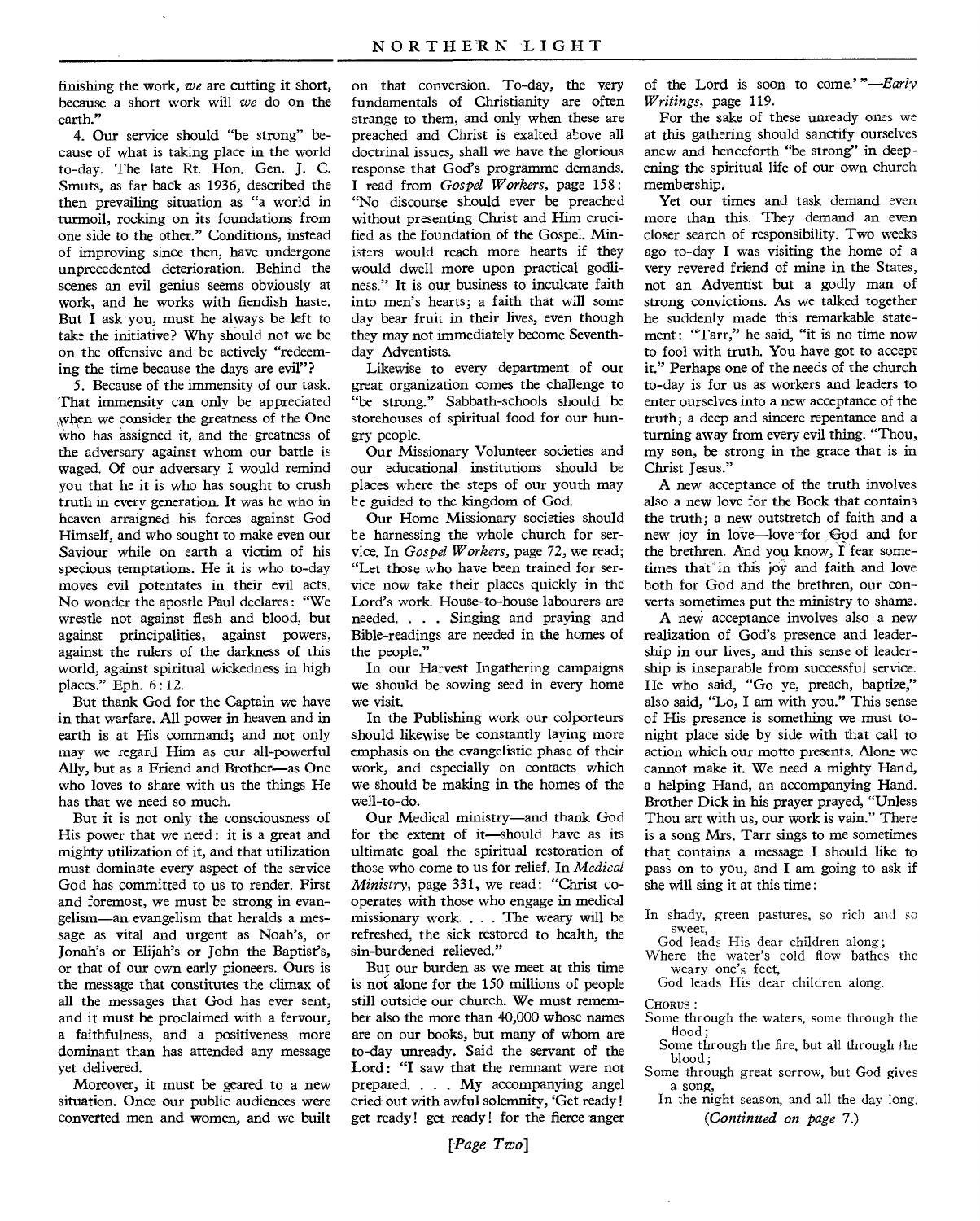## **NETHERLAND UNION**

### Report Presented at the Second Winter Council, 1951



 $A_{\rm year\ has\ speed}^{\rm GAIN}$ by, and by the grace of God we, in the Netherland Union, can testify that the blessings of God have been with us. Although there have been many difficulties and there still are, we are confident

that the Lord will guide us if we only submit ourselves wholly to Him.

Our last report of 1950 shows that we had a membership at that time of 2,149. During the three quarters of 1951 we have added 173 by baptism, letter, and profession of faith. At the same time a total of 131 members had to be taken from our records; some because of unfaithfulness, some who had left the country, and several because of death. This shows a net gain of 42 during the past nine months. However, there are several more who have studied the message; some have been baptized during October and November; still others will be in the near future.

About all our workers are now engaged in evangelistic work. At present a total of fourteen efforts are in progress. Some of these are well attended and we hope that a large number may be gathered in at the end of these campaigns.

Our tithe shows an increase over the same period of 1950 of fl. 9,229.78 (£874). Tithes at the end of the third quarter totalled fl. 164,920.00 (£15,624). The offerings also show an increase of fl. 424 (£40) over the same period of last year. We trust that during the remainder of the year this progress will continue and that we shall close with a large increase in tithes and offerings. Our Harvest Ingathering has shown an increase of at least fl. 3,000 (£284) over last year. Although we have not been able to reach our goal, we rejoice at the increase. Our students and young people have had a prominent part in this work.

In our Sabbath-schools we have also made some progress. At the last union con'crence meeting an action was taken to strengthen this work. We now send each month translated portions of the *Sabbath-School Worker* to the teachers of the senior and children's divisions as lesson helps.

The membership of the Sabbath-school could be better, but we hope to bring this up also. In Utrecht we have a young lady who has built up a fine work among non-Adventist children. These children meet with her on Sunday afternoons when she teaches them Bible lessons and also trains them in M.V. work. This has proved an excellent way to contact the parents.

There are many who are taking part in our home missionary work. Several of our lay members are engaged in soul-winning work with good results. Thousands of pages of literature have been distributed.

During the past few weeks our churches have gathered clothing to to distributed in the different camps we still have in Holland. We have also started to make surprise parcels of food for the poor to be distributed at Christmas time. Last year very

good publicity was given our welfare work,

We have a large group of young people in our churches; they are the hope of our church.. At the last union conference a secretary was appointed to lead out in this important branch of the work. During this year several week-end camps have been held for the young people, and especially for the juniors. We were able to add eleven new societies, four of which are seniors and seven juniors: we now have a total of thirty-one societies. It is very gratifying to see the young people take their stand for Christ. More than thirty were added to the church by baptism. Many others are in baptismal classes.

In connection with this I might also men:on that there is a good increase in our school enrolment. Some of the new students are from non-Adventist homes, tut they are earnest students and are preparing to become members of our church.

During the summer a number of students went out with the printed page and s-veral came back to school with full



"ZANDBERGEN"

P. P. SCHUIL, director and manager of the Netherland Missionary College writes: `We are enjoying a good school year. This coming spring we are hoping to graduate the first class. This group of seven earnest young people includes two or three young women, who, we hope, will become the first Bible instructors in this country."

*[Page Three]*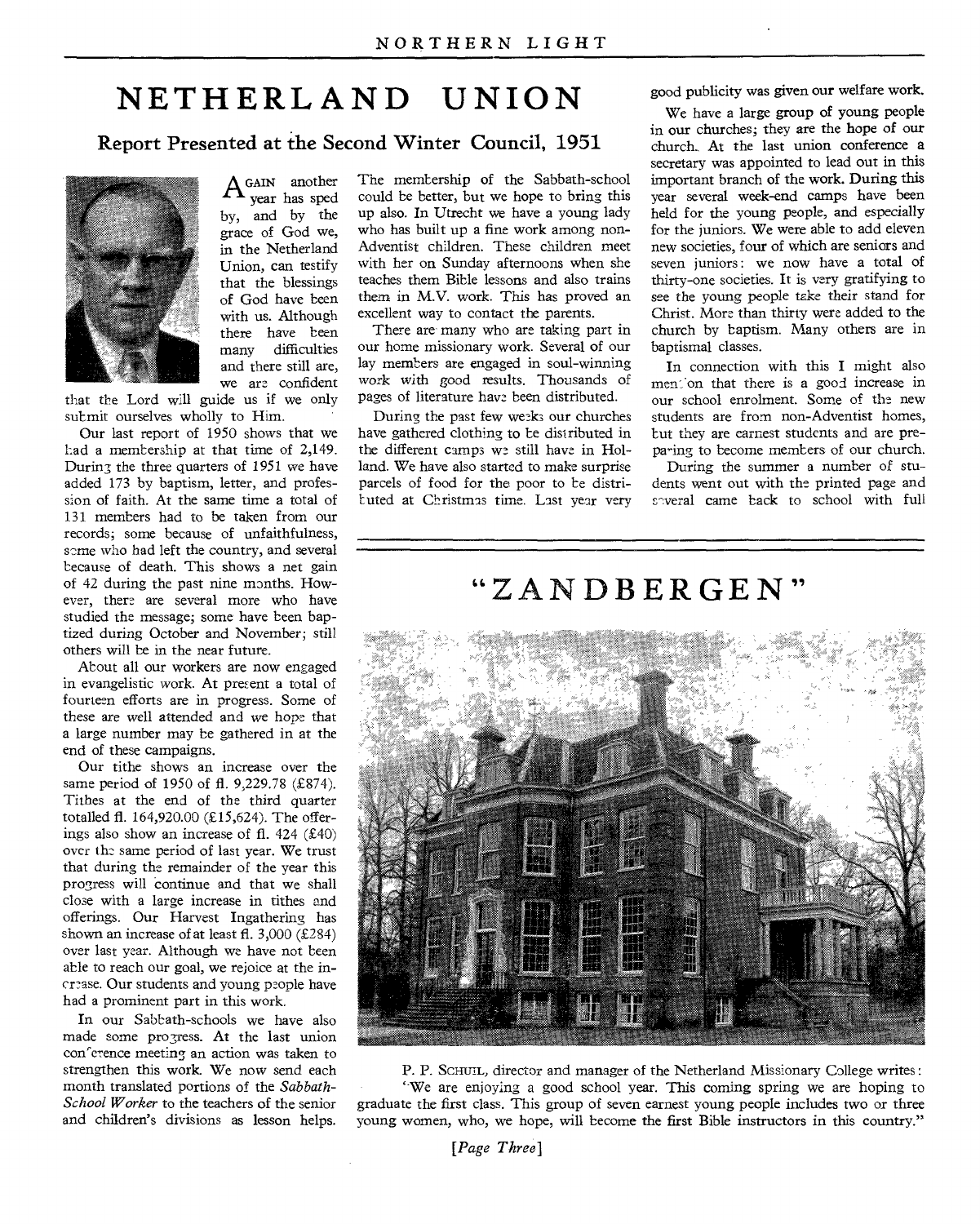scholarships earned. One of the boys was able to sell fl. 2,000 (£189) worth of literature in three months. However it is getting more difficult to place books in the homes of the people because of the increasing unemployment and the scarcity of money.

Last but not least I would like to mention the work of the Bible Correspondence School. It has been a great joy to read the many letters of appreciation of the blessings our students have received both through the fine programmes over the air and the splendid lessons. We have now nearly 6,000 who receive the lessons and more than 1,200 who regularly answer the questions. We- have placed over 250 names of interested people in the hands of our ministers during this year and we believe it will bring large results.

Again we thank the Lord for all He has done for us. We also thank the brethren of the General Conference and the Division for the help they have given us both in finance and in men who serve us with their larger experience.

Our biggest need is a greater outpouring of God's Spirit; our earnest prayer is that we may be better fitted to finish the work of the Lord in the Netherlands in the shortest time possible.

K. TILSTRA, *President.* 

#### North Netherland Conference Report

 $\bullet$ 

 $\rm W$ ITH all honour to God I should like to tell you some of the results of the work done during 1951 in the North Netherland Conference. In this conference live about four and a half million people. Our church membership is 1,186 divided among twenty churches. Unfortunately we do not show a large increase in membership over 1950 as our country is overcrowded and many of our members have left for Australia, Africa, and Canada. During the coming months another thirty members will be leaving this country. Fortunately these people are saved for the church, but it is a loss to the Netherland Conference.

Our group of workers is not large. There are three ordained ministers and ten licensed ministers.

At present evangelistic meetings are being held in Amsterdam. There were 400 non-Adventists in attendance and 175 handed in their names for copies of the sermon. In Apeldoorn about eighty attended and in Zutfen a number of names were handed in from the forty present. In Eschede, a big industrial town, the meetings were well attended. There were about 150 visitors and ninety gave in their names. In Leeuwarden 150 attended with forty names received and in Haarlem an effort has also been started. Many other places will follow. Although there is a shortage of workers, yet with God's help we endeavour to do just as much as we possibly can.

The Harvest Ingathering during the past year has shown progress over the previous year. The missionary spirit has also improved. We hope and pray that the coming year may be the best we have yet had in the North Netherland Conference. We have only one aim and that is to praise the Lord and ask for His Spirit to fulfil His work here in the Netherlands, too. We are thankful for what the brethren of the General Conference and the Division have done for us.

Conditions under which we work are often very difficult. For more than five years we have been trying to get a church in Groningen. We have already raised 85,000 guilders (£8,052. 12s. 7d.), but building expenses are very high and from the last report it would seem that the church will cost not less than 280,000 guilders. (£26,526. 6s. 4d.) We still hope somehow to reach the goal.

**Work** 

in the

Our little church at Hoogeveen, of about forty members, collected 14,000 guilders (£1,326. 6s. 4d.) so that they might worship in their own church. These members have done much themselves to alter their building into a nice church, but they still need help to finish their project.

Looking back we are thankful for what the Lord has done for His people in our conference.

May the Lord richly bless you and us in the coming year.

P. VAN OOSSANEN, *President.* 

#### $\bullet$

### Walcheren Island

THIS week-end (January *7,* 1952) I spent on the island of'Walcheren. This was the island that was flooded at the time the Allied forces entered Holland. Everywhere one can still see the grim reminders of war. We are happy to say that the Advent message is accepted here. I had the privilege of organizing a new church in Flushing (Vlissingen). This is the first new church to be organized in 1952. Our local minister is now planning to hold missions in three different towns and we earnestly pray that souls may be gathered in as a result of this work. K. TILSTRA, *President.* 



THE willingness to make sacrifices for the welfare of others is the characteristic of all Seventh-day Adventists the world over.. Whenever a call is made to meet some emergency, our people respond whole-heartedly. This spirit is also manifest in the Netherlands.

It had come to our attention that many of our fellow believers from Indonesia, from the island of Ambon, were among the thousands who were placed in camps in various parts of Holland. These people,

used to a tropical climate, were in much need of winter clothing. So we made an appeal to all our churches and the response was overwhelming. From large churches, from smaller ones, even from small groups came parcels and large boxes of clothing. The accompanying picture shows some of the clothing we received. Some of it has already been distributed. We hope that our Ambonese brethren will feel at home in their new homeland and will know by this gesture that we as Seventh-day Adventists are all children of our heavenly Father.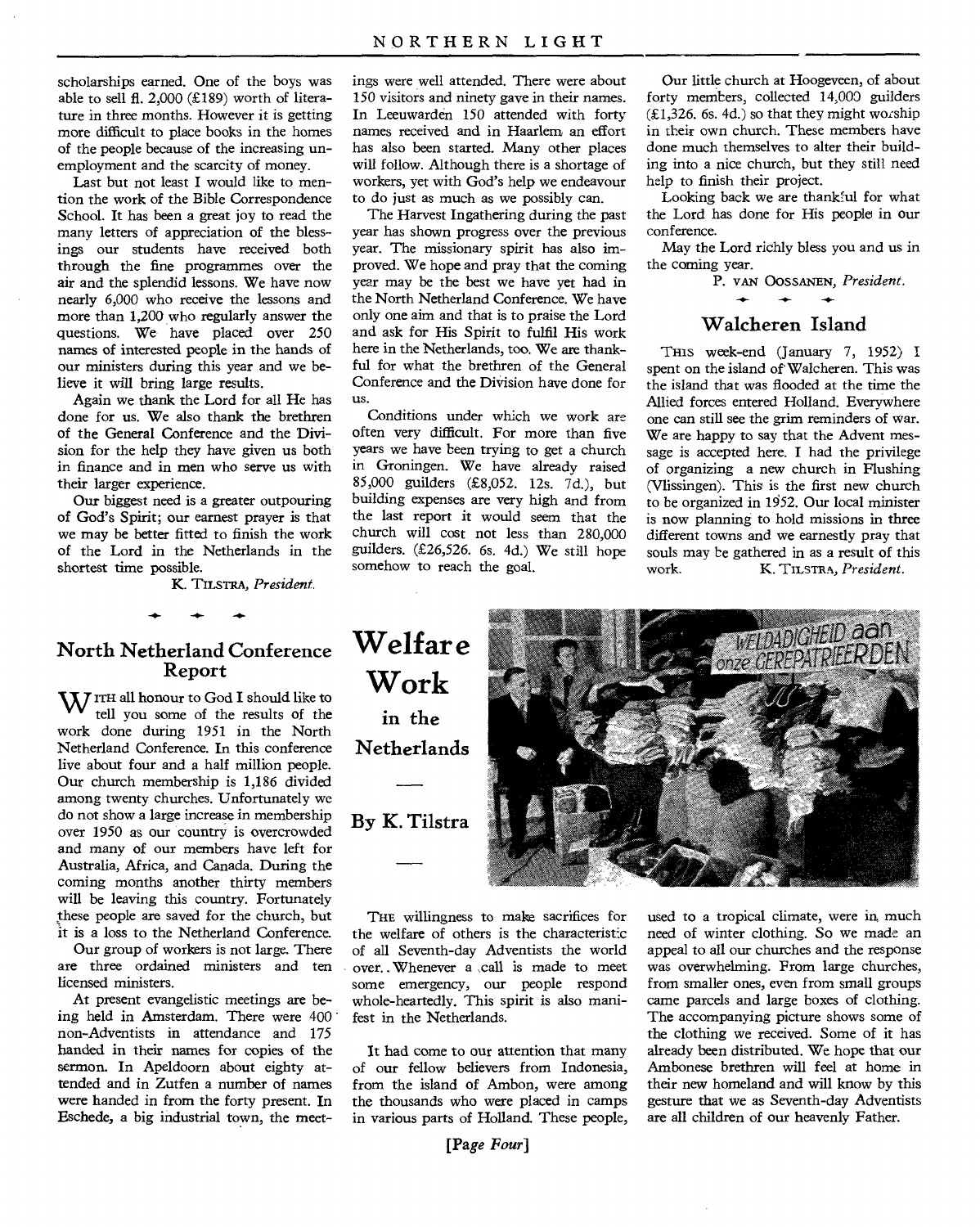

*Delegates in attendance at the first West African Union Constituency Meeting held in Accra.* 

# **WEST AFRICAN UNION**

### FIRST UNION CONSTITUENCY MEETING AND MINISTERIAL INSTITUTE

### By T. J. Bradley

N EW YEAR'S day, January, 1952, will it ever be forgotten? Not at least by ever be forgotten? Not at least by nearly eighty delegates from the West African Union Mission who had assembled in the neat, white Seventh-day Adventist church in Accra for the first union ministerial institute and constituency meeting.

For my part I had just left England a few days previously, where the white frost of winter covered the countryside with its mantle and made the cheery hearth a welcome friend, but Africa—! no such cheery hearths are needed. Clear skies, a burning sun, a trying humidity make the call of the pounding waves on the distant beach wellnigh irresistible. But January 1st was no time for thinking of surfing. The longlooked-for and planned ministerial institute was due to commence, and as European and African workers assembled, there was a sense of fellowship and brotherhood which bound all hearts together and was a prelude to many wonderful days which were to follow.

A cheery song service introduced the opening meeting. Visiting overseas delegates seated on the platform with the West African Union president, J. O. Gibson, were R. R. Figuhr and C. E. Moseley from the General Conference and A. F. Tarr and T. J. Bradley from the Division, and these were warmly welcomed in the opening remarks of the president's address. A. J. Mustard, newly-appointed superintendent of the Gold Coast Mission and *G.* L. Anniss, union secretary-treasurer, were also on the platform. J. 0. Gibson stressed the need for unity and prayer as two specific ways of meeting the tremendous challenge of mission work in the West African Union. Though much had been accomplished, much more remained to be done, but without God's help the task would not be completed. A special season of prayer was held to conclude the opening exercises of the evangelistic institute and all felt that a good foundation had been laid for many happy hours of devotion and study.

The following two days were devoted to an interesting and diverse programme. In a quiet yet forceful way, A. F. Tarr led out in the devotional services each morning. These very practical studies inspired new resolves in many lives. In the Bible study hours, R. R. Figuhr called our attention to the qualifications of the "man of God." Much personal heart-searching was the result of these clear and forthright addresses given to the ministry. C. E. Moseley of the General Conference Coloured Department made a lasting im-

*[Page Five]* 

pression in his Bible study on John the Baptist, as with typical enthusiasm and force he analyzed the experience of the famous forerunner of our Lord during the hours immediately prior to his execution.

In, the ministerial institute section there were a number of themes taken up for study whereby it was hoped that the evangelistic endeavour of the strong and loyal band of workers in the West African Union would be *assisted.* Mention should also be made of the discussion hours, when the African evangelists themselves discussed "Techniques in Native Evangelism" and sought to reveal methods which they themselves had found to be successful and useful under many varying conditions.

The days seemed all too short and the time had passed so rapidly that, with a measure of regret, we had to change the form of our gathering from an institute to a union constituency meeting.

It was the first time in the history of our West African Mission that a union-wide representation of European and African delegates had met to discuss and plan the work of the union. But it was a wise decision and proved a blessing to all present. The time may not be far distant when we shall have to lean very heavily upon our African brethren for direct leadership, and as we associated with many of these consecrated workers we were made to feel that the work of God would be devotedly cared for, and thus we rejoiced in the further opportunity for experience which this gathering afforded.

Looking over the congregation that filled Accra church we remembered that they represented the faithful evangelists and teachers in hundreds of villages and towns who had been blessed by God in the winning of over 5,000 members in the years 1947-1950. And in the first nine months of 1951 they had already led nearly a thousand persons through baptism into the church of God. In reports which the treasurer was to give, we were to learn that tithes and offerings, Sabbath-school gifts, and Harvest Ingathering collections were reaching an all-time record, due alone to the increasing faithfulness of workers and lay members alike. The same sense of joy for the privilege and opportunity of thus aiding the Lord's work was evidenced here in the mission fields as in the home fields. •

Think, too, of the forty-four colporteurs who trudged for 35,000 hours in and out of the villages taking Jesus to thousands of the idle who sit hopefully on the roadsides. They actually delivered £7,279 worth of literature. Eternity alone will reveal the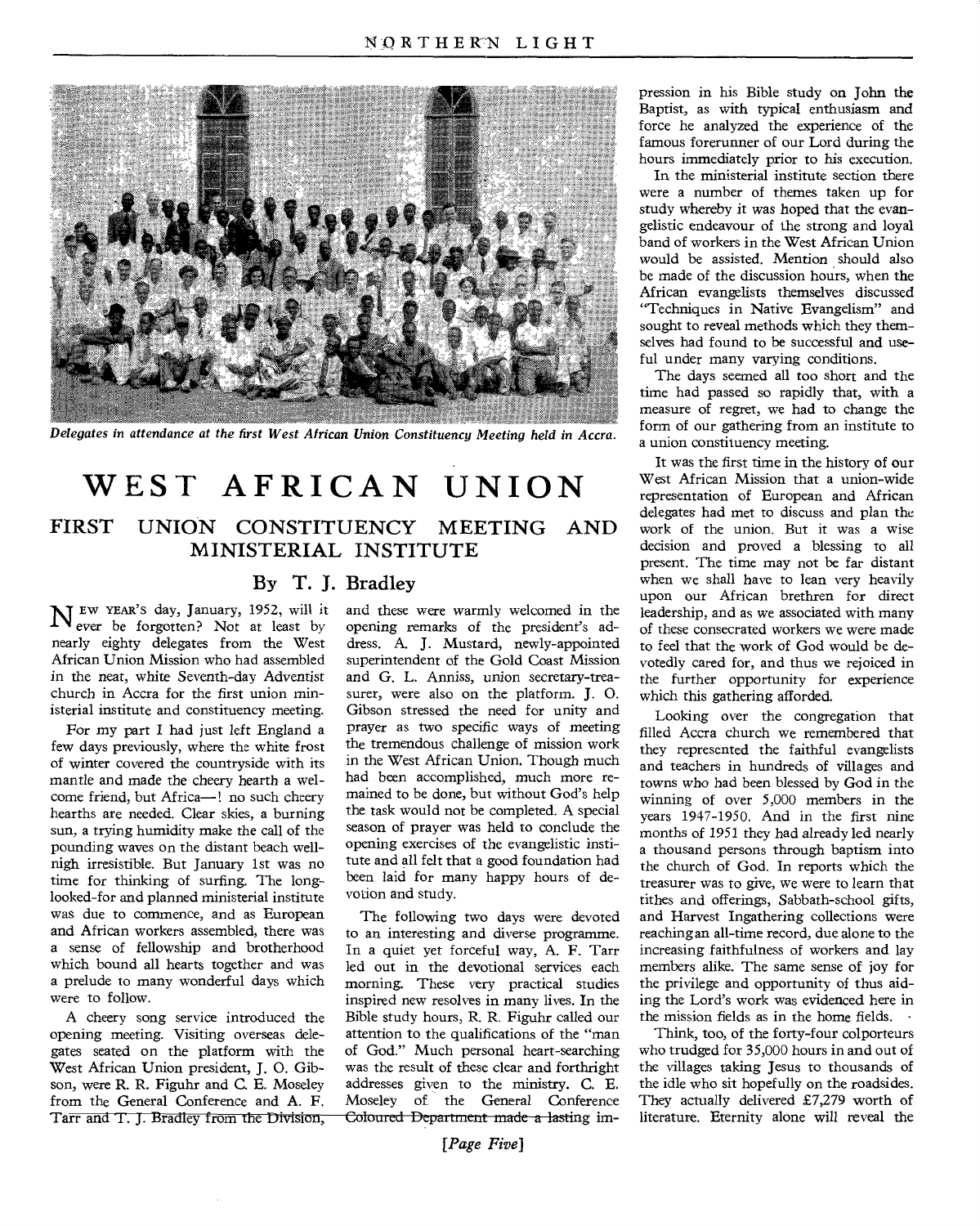full story of this valuable contribution.

The educational side of the work was vigorously and thoughtfully discussed. Everywhere one goes one hears the clamour for higher education, and many are bartering their time and their souls for all that education can offer. It was therefore very gratifying to see the Union Executive Committee voting unanimously to extend the present facilities and curriculum of the two training schools, to include a higher education under the wise and spiritual guidance of our own teachers. But despite all the accomplishments, our hearts were left aching as we heard the appeals from the various superintendents of the mission fields for more workers, both African and overseas, for more funds for just necessary items, for more training schools in which to develop an army of the Lord's workers. May I appeal to our brethren and sisters in our home fields to match our faithfulness and dedication to the great needs and challenges of those who still sit in darkness..

There had been many opportunities for reconsecration of heart and life to the service of God, but the closing hours of the constituency meeting will long be remembered. With our hearts burdened for the quicker advancement of the evangelistic work in the union, the various fields pledged as a goal for their 1952 efforts over 3,000 baptisms and an additional 8,400 gathered into the hearers' classes Readers, it sounded staggering to ears accustomed to lesser harmonies, but as a united fellowship we knelt in prayer asking for such an outpouring of God's Spirit that these figures would be more than reached, for His glory and honour.

And then a voice from the front of the church began to sing, "Blest be the tie that binds our hearts in Christian love." And one by one (till eight or nine had gone forward) some of the evangelists and teachers joined linking their arms as a symbol of our intention to remain united in heart and resolve. Then the great climax came! Hands were joined all over the church from pew to pew and seat to seat, as we sang, "God be with you till we meet again." Many eyes glistened with tears as the fervour of this affection for each other and for God's work ended in a prayer of dedication.

The buzz of greetings and farewells and the round of handclasps was soon over and out into the humid night air went a band of men resolved to carry Jesus Christ to Africa's dying millions. Back to the villages and towns; back through the haunts *(Continued on back page.)*   $\sim 10^{-11}$ 



*Graduating Class of Midwives, 1951* 

*Seated:* B. M. Turtill, midwifery teacher; S. A. Nagel, Medical Superintendent; S. W. Turtill. assistant teacher.

# **Midwifery School at Nigeria**

### By Sister B. M. Turtill, *Diector*

I<sup>T</sup> WAS in April, 1949, that I was invited to connect with the Ile-Ife Hospital, to connect with the Ile-Ife Hospital, Nigeria, as a nursing sister, and two months later found me at my post of duty. At that time a third ward was being built and the acting medical superintendent told me that this was to be my ward, since I had been called to take care of the midwifery service. In the meantime we had four beds allocated to midwifery cases in the female ward. In August, 1949, we started an ante-natal clinic. We also started an infant welfare clinic to coincide with the ante-natal clinic, and so the two grew side by side.

About three months later we were beginning to see the fruits of our efforts and by now ten beds were left open for midwifery cases. Unfortunately things didn't move as fast as we would have liked in the preparation of our third ward. Just at this time we had a visit from one of the health officers and the matron in charge of nurses

in the western provinces. They had come to inspect cur hospital and advise us rerarding further developments we might make. It was strongly urged that we start training midwives. This, however, was a very big undertaking. I was asked to start this work. Time went by very quickly as we were always busy, for besides the midwifery work, we were helping with other work in the hospital and also trying to conduct some small Bible study groups and singing bands in the town of Ife.

After much prayer and consideration our midwifery school started on May 1, 1950, almost a year after my arrival in Nigeria. There were six girls in this class, all of whom had previously graduated as nurses from our general nurses' training school. They all showed keen interest and we worked along together enjoying our new work.

By the end of 1950 we had almost 800 patients on our ante-natal clinic records,

*Preparing for Service* 

*Senior students of the Ile-Ife Nursing School.* 

*Aim :* To Preach and Aid in Healing,



*[Page Six]*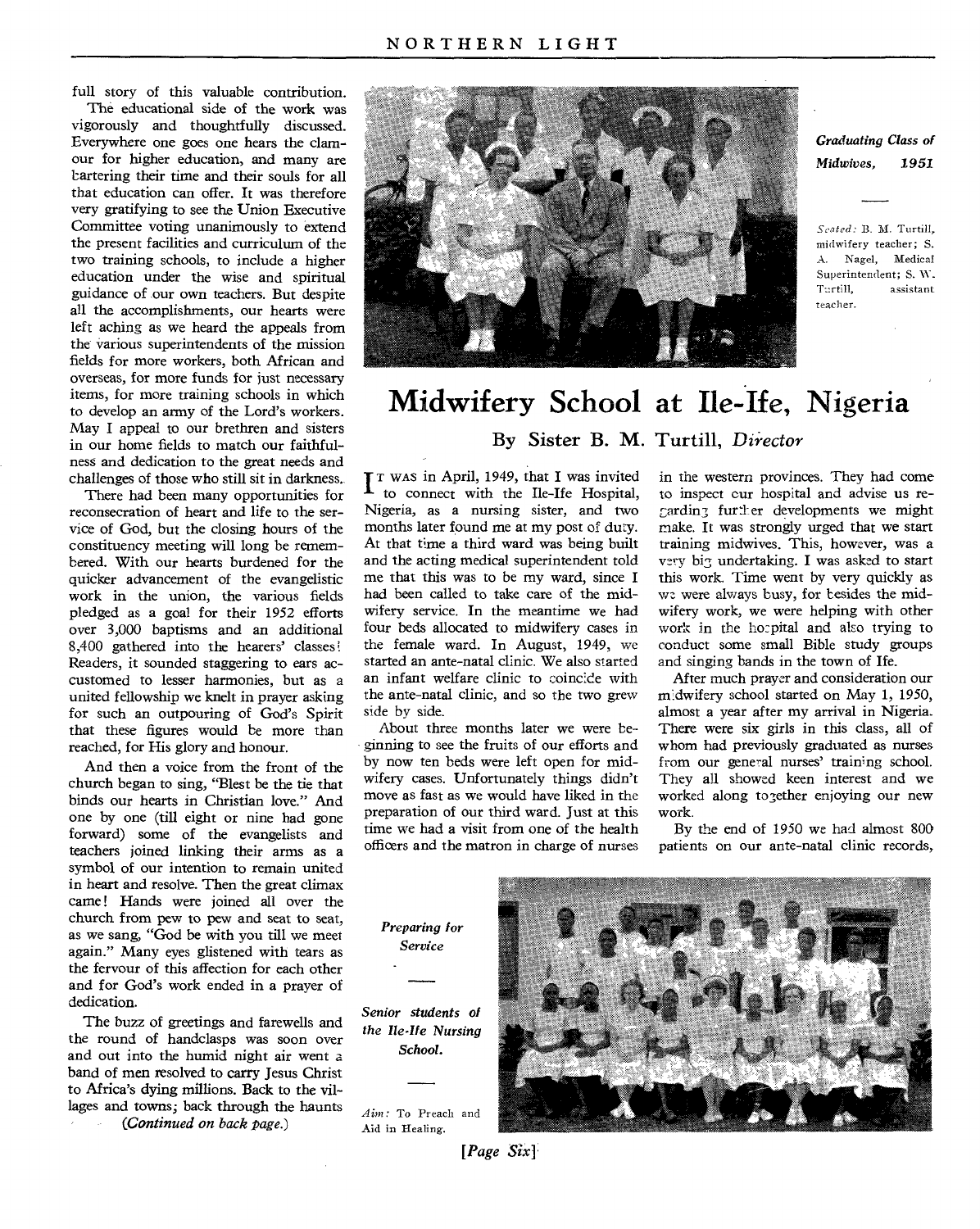and by May, 1951, 1,600, so there was plenty of material for the students to work on. Up to the end of this group's first year we were entirely without classroom equipment, and many times lectures were given right on the ward, for the student midwives were also responsible for the patients, and the teacher for watching the deliveries. Many times in the middle of a class we would be called upon to put our theory into practice. After our task was accomplished and the mother and baby were comfortable, we would return to our class work. Many may think this was a bard way to learn, but it certainly more than made up for the deficiency of classroom equipment.

In December, 1950, we opened our new third ward. The day was celebrated by the birth of two babies. The total number of babies born for that year was 291. January

1st came with one baby born and we have almost averaged a baby a day since. To date, November 18, 1951, we have had 285 deliveries with over 300 babies counting twins and one set of triplets. We are hoping for 300 cases before 1951 closes.

On August 21st five students from our first group appeared at the Government Hospital for the midwifery examination. Anxious days followed, but how happy we were when the results were published and we found that all our students had passed. Later we learned that out of a list of 24 entrants, three of our girls had taken the first three places, and seventh place was tied for by the remaining two. This we all felt was nothing but answer to prayer and a reward for work learned and done in faith.

On October 21st the sun shone beautifully and the day was perfect. This was the day chosen for the graduation of our mid-

wives. During the previous week many willing hands had sewn dresses, made aim and motto, helped to decorate the large clinic building, and also to prepare a party which was to be held after the graduation exercises. By 4.30 p.m., the class marched in behind the faculty, followed by the graduate male nurses, and a very beautiful and impressive service was enjoyed by all present.

So ended our first venture at training midwives at Ile-Ife. The Lord has blessed us wonderfully in this work, and we trust you who read this little story will pray for our work here as we strive to train our young people to be better equipped for service. We have the privilege of seeing many of the mothers attend our meetings, and as the little ones grow older, they also attend the baby department. Our aim is to evangelize through midwifery.

### " Be Strong and Work "

#### *(Continued from page* 2.)

Though sorrows befall us, and Satan oppose, God leads His dear children along; Through grace we can conquer, defeat all

- our foes, God leads His dear children along.
	-
- Away from the mire and away from the clay,
- God leads His dear children along ;

Away up in glory, eternity's day, God leads His dear children along.

Let us never forget that in all of our service He goes before us. We are going to discuss many things at this meeting; we are going to take back to our fields of labour much counsel, many spiritual lessons, and a certain amount of financial appropriation; but to-night even the appropriation of large sums of money cannot compare with the presence and leadership of Him who has all power that is in heaven and in earth; and for myself I should like to-night to accept Him anew, and I know that if I do this all my problems will be solved and that my work, like yours, will be blessed of God.

In closing, let me read again Zechariah S : 9 : "Thus saith the Lord of hosts; Let your hands be strong, ye that hear in these days these words by the mouth of the prophets." May God grant that this meeting shall be marked by a new appropriation of God's strength, and a new determination to turn every faculty that God has given us into channels of power for the speedy consummation of our task.



*.yew recruits attending the British Union Colporteur Council for the first time.* 

### **Colporteur Councils, Norway and Britain**

THE colporteurs throughout the Nor-<br>thern European Division have caught thern European Division have caught the vision of greater soul-winning evangelism and are determined by God's grace and greater effort to place more truth-filled literature into the homes within their terr' tory.

During the closing days of December and early in January excellent colporteur councils convened *in* Norway and Britain. The Norway gathering was held at Onsrud College with about thirty colporteurs in attendance. In Britain the meeting was held at Stanborough Park and around one hundred were present, over twenty of them being new recruits to the literature ministry.

At both gatherings it was impressive to note the spirit of devotion and desire for greater efficiency possessed by the colporteurs. Naturally, courage and cheerfulness were apparent, for these are the normal characteristics of successful- colporteurs, but there was a great emphasis on a deeper consecration and more efficient service which was exhilarating. These are days when we hear constantly of the need for more "spirit-filled workers" and for more of the "apostolic spirit" in our ministry, and the attendance at a colporteur gathering and the experience of ministering to a colporteur group brings the realization that amongst our colporteurs these much discussed and desired blessings are being enjoyed. It was indeed a great joy and blessing to be "ministered unto" by our gallant colporteur army in both Norway and Britain. The union and local leaders in both these fields are doing valiant service with an excellent group of real evangelistic bookmen.

Pray that the efforts and desires of these men and women of the printed page will be realized in more sales and more souls during the year 1952. G. D. KING.